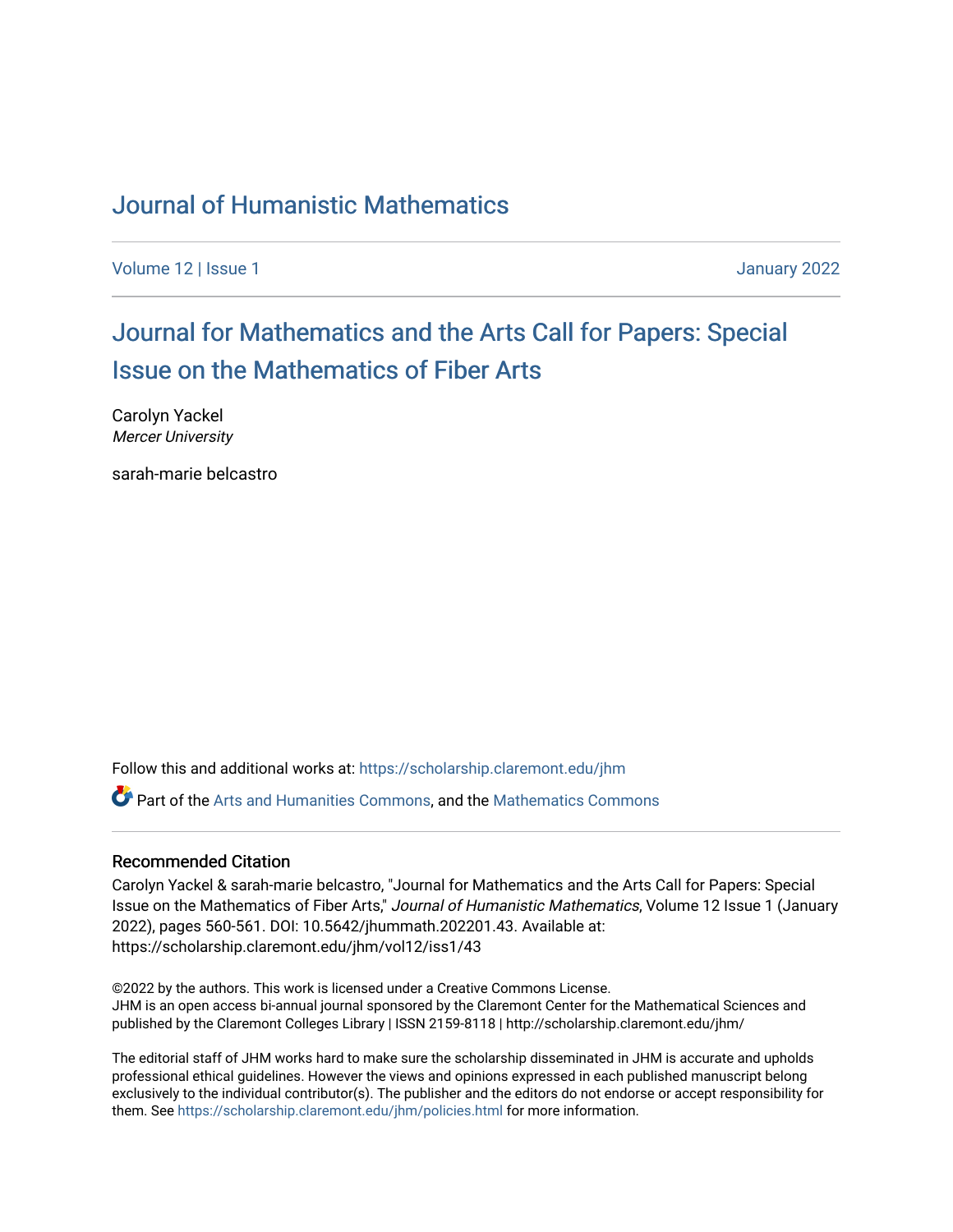# JOURNAL FOR MATHEMATICS AND THE ARTS Special Issue Call for Papers:

Mathematics of Fiber Arts

Carolyn Yackel

Mercer University, Georgia, USA yackel\_ca@mercer.edu

sarah-marie belcastro

Mathematical Staircase, Inc., Massachusetts, USA smbelcas@toroidalsnark.net

The Journal for Mathematics and the Arts ([https://www.tandfonline.](https://www.tandfonline.com/journals/tmaa20) [com/journals/tmaa20](https://www.tandfonline.com/journals/tmaa20)) a peer-reviewed journal that focuses on connections between mathematics and the arts, is pleased to announce a call for papers for a special issue on Mathematics of Fiber Arts. Please send your queries via email to the guest editors. Initial submission of complete manuscripts is due August 1, 2022. The issue is currently scheduled to appear in Fall 2023.

The Journal for Mathematics and the Arts ([https://www.tandfonline.](https://www.tandfonline.com/journals/tmaa20) [com/journals/tmaa20](https://www.tandfonline.com/journals/tmaa20)) is a peer-reviewed journal that focuses on connections between mathematics and the arts. We are writing now to announce a call for papers for a special issue that we are guest-editing on Mathematics of Fiber Arts.

Continuing in the tradition begun with the volumes *Making Mathematics with Needle*-work [\[1\]](#page-2-0), Crafting by Concepts [\[2\]](#page-2-1), and Figuring Fibers [\[3\]](#page-2-2), we seek novel investigations and analyses of the mathematics within and inspired by fiber arts. This includes mathematical modeling of particular fiber artifacts or aspects of a fiber art, using mathematics to solve a problem presented in working on a fiber arts project, describing the process of accurately crafting a mathematical object, and the incorporation of mathematics in fiber arts project design. We also welcome pieces describing the design of a fiber arts project that displays a mathematical concept, introduction of new fiber arts techniques needed to explore advanced mathematics, and proofs that specific fiber arts can (or cannot) be used to instantiate a mathematical concept.

[Journal of Humanistic Mathematics](http://scholarship.claremont.edu/jhm/) Volume 12 Number 1 (January 2022)